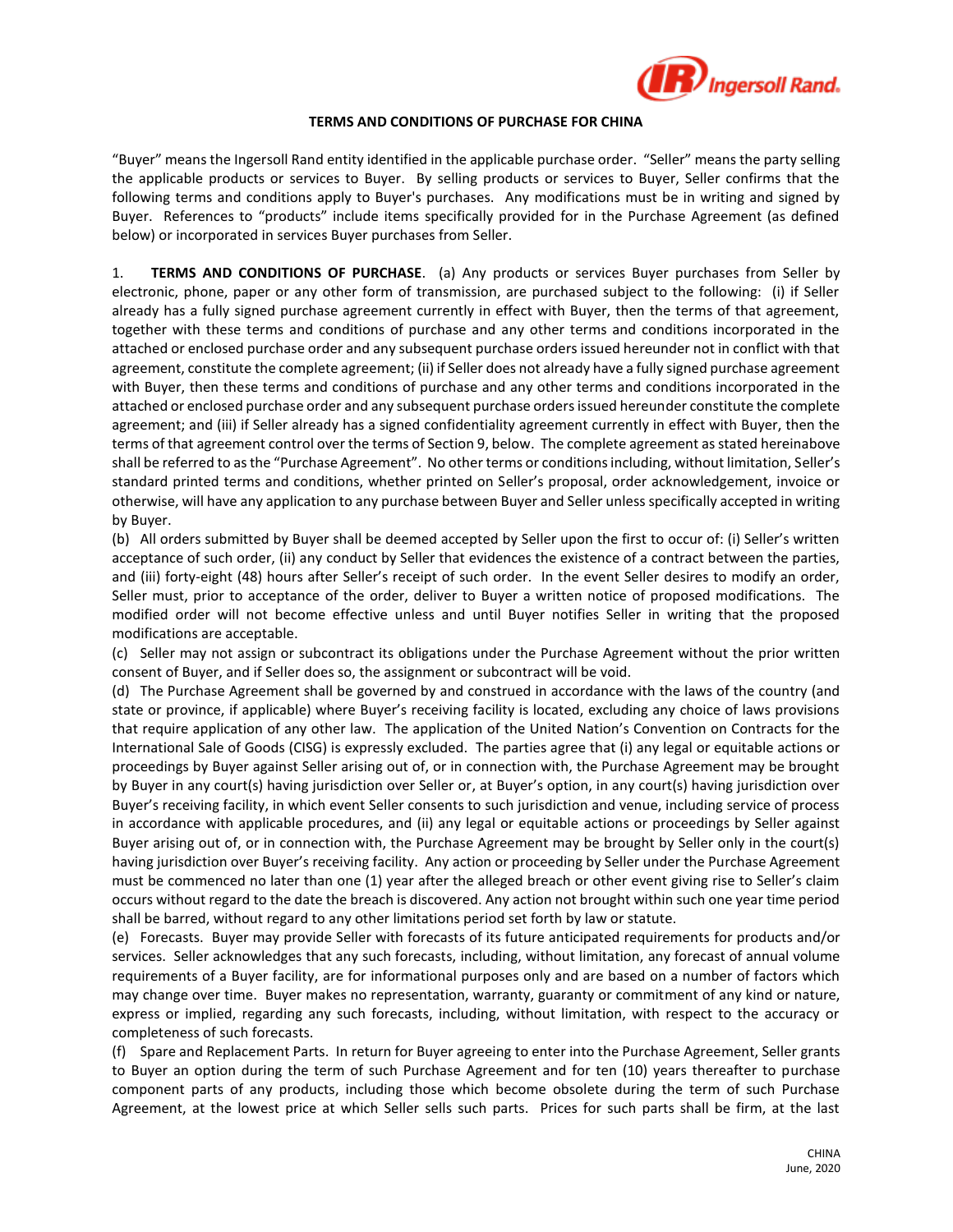pre-termination price, for the first five (5) years following the termination of such Purchase Agreement or obsolescence of such product, as applicable, except for and only to the extent changes are required by cost differences in packaging.

(g) If any provision or part of a provision of the Purchase Agreement is found to be illegal, invalid or unenforceable under any applicable law, such provision or part of a provision shall, insofar as it is severable from the remaining terms, be deemed omitted from Purchase Agreement and shall in no way affect the legality, validity or enforceability of the remaining terms.

(h) The English language version of the Purchase Agreement shall govern and control any translation of the Purchase Agreement into any other language(s).

2. **PRICING; PAYMENT**. (a) Unless otherwise provided elsewhere in the Purchase Agreement, prices are: (i) stated in Chinese Yan Renminbi (CNY); and (ii) not subject to increase for the duration of the Purchase Agreement. No extra charges of any kind will be allowed unless specifically agreed to by Buyer in writing.

(b) Unless prohibited by law, Seller will separately indicate on its invoices any taxes imposed on the sale or delivery of products or services.

(c) Unless otherwise provided elsewhere in the Purchase Agreement, payment terms shall be one hundred five (105) days following the date of Buyer's receipt of conforming invoice and related products and/or services. Buyer may, at its option, make payment by check, bank transfer payable to a designated EFT or wire address. Buyer's part number and order number must appear on all shipping papers, invoices, parcels and containers. Invoices will be submitted by Seller to the location indicated on the order and shall include the order number, part number/product description, unit price, and name of person or party issuing the order. Buyer shall have the right (but no duty) to withhold payment for any amounts in dispute.

(d) Buyer will be responsible for all sales, use, and similar taxes (excluding taxes based on or measured by the net income, net worth or gross receipts of Seller) imposed as a result of the sale of products or services. With notice to Seller, Buyer may pay such taxes directly to the taxing authority where allowed by law. Seller shall remit all taxes paid by Buyer to the appropriate taxing authority. Upon Buyer's request, Seller will provide written evidence that Seller is properly licensed to collect the taxes paid by Buyer.

(e) If the Purchase Agreement obligates Buyer to buy a percentage of its product requirements from Seller, reasonable amounts of product purchased from a third party supplier for purposes of qualifying such products shall be deemed excluded from Buyer's requirements and can be used by Buyer for commercial production and sale.

3. **TRANSPORTATION; DELIVERY**. (a) Delivery dates are firm and TIME IS OF THE ESSENCE WITH RESPECT TO DELIVERY. Seller will promptly notify Buyer in writing if Seller anticipates difficulty in complying with a required delivery date and will use all commercially reasonable efforts to meet the required delivery date. Buyer has no obligation to accept deliveries that are not made on the required delivery date. If Seller fails to meet a required delivery date, Buyer may procure replacement products or services. Seller will be responsible for all costs incurred by Buyer as a result of early or late deliveries. If Seller has to use premium freight, Seller will notify Buyer in writing of the type and monetary value of the premium freight used (for Buyer's records).

(b) Unless otherwise provided elsewhere in the Purchase Agreement, delivery will occur, and title and risk of loss will transfer, when: (i) with respect to product not incorporated into services, upon delivery to and acceptance by, Buyer and (ii) with respect to product incorporated into services, the completed services have been accepted by Buyer.

(c) The products shall be suitably packed and prepared for shipment to secure lowest transportation rates (unless a premium method is specified on the face hereof) and to comply with carrier and packaging regulations, including the International Standard for Phytosanitary Measures for wood used in packaging. Unless expressly agreed to by an authorized representative of Buyer, no charges shall be allowed for packing, crating, freight express, or cartage. Buyer may select the mode of transportation, the routing of, and the carrier for the products. Exceptions to stated routings and terms must be secured from an authorized representative of Buyer, and Seller shall be liable for excess transportation costs resulting from any deviation from Buyer's instructions.

(d) Products shall be delivered by Seller to Buyer's place of business from which the products were ordered, unless otherwise specified in the purchase order. Unless Buyer instructs otherwise, shipments with the same ship to address must be combined for the lowest freight rates. Seller shall not send partial shipments unless authorized.

(e) Unless otherwise agreed in writing, all shipments shall be F.O.B. Buyer's destination. The party bearing the risk of loss shall be responsible for providing adequate insurance on shipments.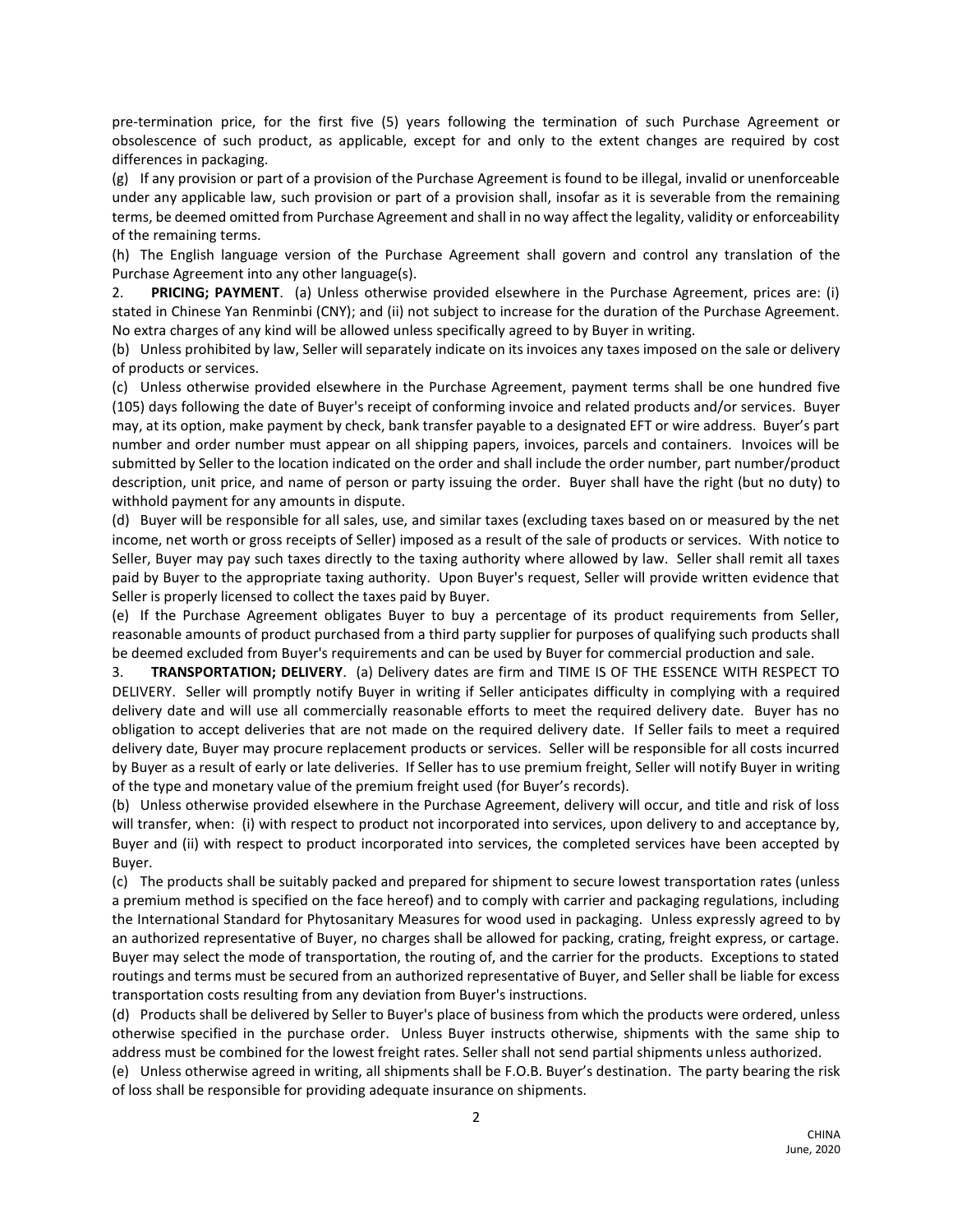(f) Buyer's weight and count shall be conclusive, and Buyer shall have no liability for payment for products delivered in excess of the quantity specified herein unless Buyer elects to keep such excess, and then Buyer shall be liable only for the price thereof and not any incremental freight expenses. Such excess products shall, at Buyer's option, be subject to rejection by Buyer and redelivery to Seller at Seller's expense.

4. **INSPECTION; REJECTION; REVOCATION OF ACCEPTANCE**. (a) Buyer may inspect and test all products and services and all materials, equipment and facilities utilized by Seller in producing products or providing services for Buyer. Seller will maintain an inspection and testing system for the same that is acceptable to Buyer and will keep records of all inspection and testing data and, with respect to products, samples of each lot shipped, for two (2) years after delivery. Unless otherwise agreed by Buyer in writing, Seller will deliver to Buyer a certificate of analysis as to specifications approved by Buyer with respect to each product lot shipped.

(b) After receipt of the products, Buyer shall have a reasonable time, but not less than ten (10) days, in which to inspect and accept or reject the products, and payment for the products shall not constitute acceptance. Buyer reserves the right to reject products not conforming to the Purchase Agreement. Unless specifically agreed otherwise, rejected products shall be returned to Seller for full credit or replacement, at Seller's risk and expense, including transportation costs both ways. Buyer may, at its option, purchase substitute products in lieu of the rejected products, with Seller being responsible for all resulting excess costs, including, without limitation, any increase in the price paid for the products and any expenses to expedite routing of the substitute products. Acceptance by Buyer of part of the products shall not bind Buyer to accept the remainder. Acceptance of all or a part of the products shall not deprive Buyer of the right to revoke acceptance and return any part of the products or the right to make a claim for damages because of the failure of the products to conform to the Purchase Agreement by reason of defects or other breach of warranty or by reason of damage caused by improper packing. Buyer shall not be liable to Seller for failure to accept the products for causes beyond Buyer's reasonable control.

5. **WARRANTIES**. (a) Seller warrants that all products and services will: (i) be in strict accordance with the specifications, samples, drawings or other descriptions approved by Buyer; (ii) be merchantable; (iii) be free from defects in design, quality, material and workmanship; (iv) meet applicable industrial or governmental safety standards; and (v) to the extent that Buyer relies on Seller to specify the products or services, be fit for their intended purpose. Seller further warrants that all services will be performed in accordance with the standards of care and diligence normally practiced by persons performing similar services and in the best workmanlike manner.

(b) Seller further warrants that all products are free of asbestos and all other hazardous substances and that no claim, demand, or notice has been filed nor any proceeding commenced alleging liability of Seller in connection with the use of asbestos and/or any other hazardous substances relating in any way to the manufacture or sale of the products. Seller shall provide a material safety data sheet for each substance containing a toxic substance that is purchased by Buyer from Seller, and Seller shall affix on each container containing toxic substances the chemical name and the appropriate hazard warning for the use and safe handling of the toxic substance. Seller shall provide other material safety data sheets relating to the products upon request.

(c) Seller further warrants that Seller will have title to the products and the right to sell such products at the time of delivery to Buyer, and that all such products shall be new and unused at the time of delivery to Buyer.

(d) The above warranties will be in effect for the longer of: (i) the duration of any warranty provided by Buyer in connection with Buyer's sale of the final product, which durations are publicly available and will be provided by Buyer upon written request and are INCORPORATED HEREIN BY REFERENCE; or (ii) thirty-six (36) months from the date the related final product is first placed into operation. If any products or services fail to conform to the above warranties Seller, at Buyer's option, will: (i) with respect to products, replace or repair the nonconforming products at Seller's cost; (ii) with respect to services, re-perform all services necessary to correct any such nonconformity at Seller's cost; or (iii) refund the purchase price of the nonconforming products or services and any related costs incurred by Buyer. Any replacement products or services also will be subject to the above warranties and warranty period. The warranty period for repaired products will be extended to account for the time lapsed until the repair was completed. If Seller does not replace, repair or re-perform, as applicable, within a reasonable time after notice, Buyer may do so at Seller's expense.

(e) Seller shall also extend to Buyer the warranties or guaranties, if any, given to Seller by any third party manufacturer of component parts and accessories incorporated into the products sold hereunder. Seller agrees to use its best efforts and will cooperate with Buyer in enforcing any claims against such third party manufacturer(s) for defects that may occur.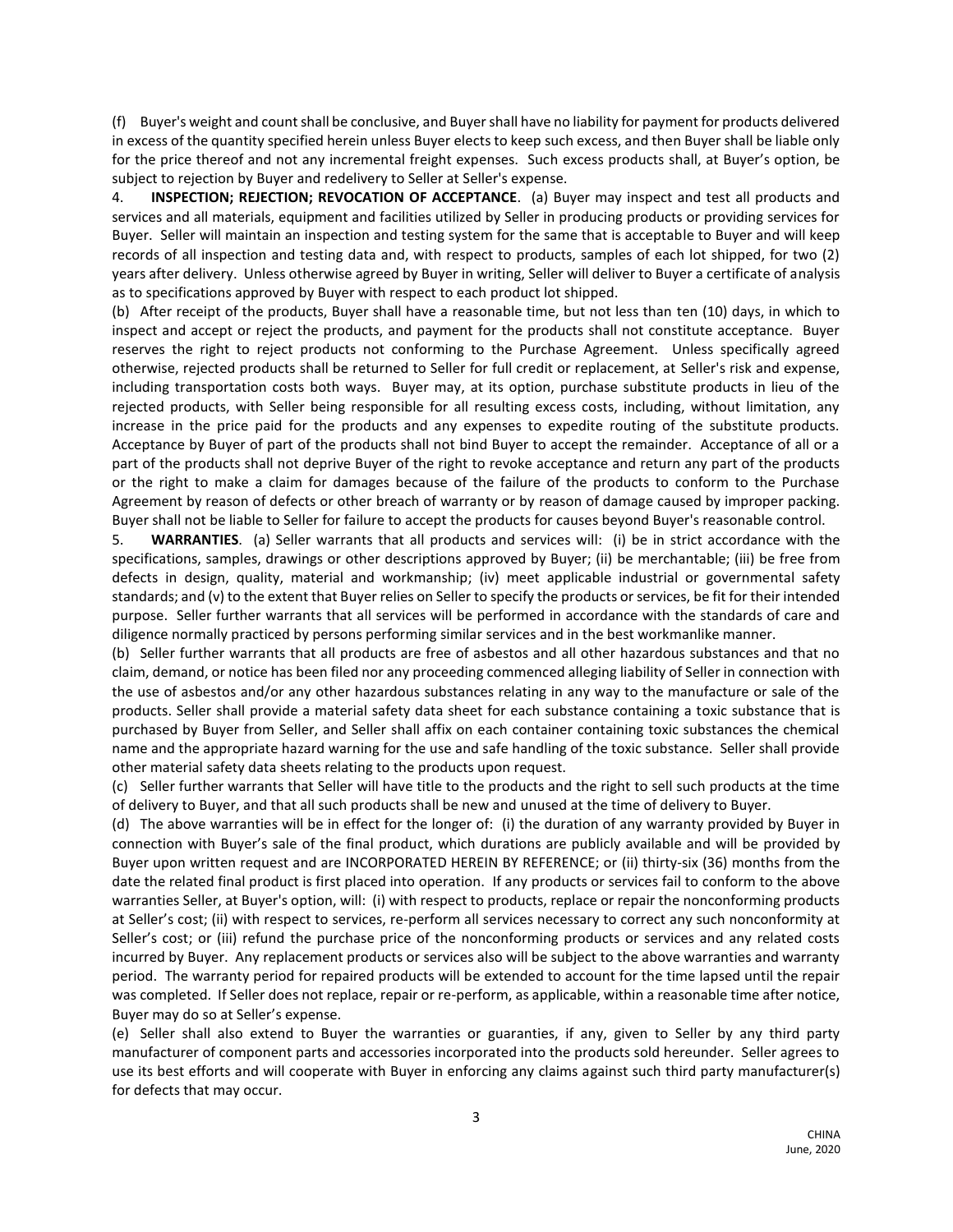(f) Recalls and Field Fix Programs. If at any time a governmental agency of any country, state, province or municipality requires Buyer to conduct a product safety recall or a field fix program, or Buyer voluntarily undertakes such an action, related to the products, Buyer will notify Seller within thirty (30) days of the initiation any such action and Seller shall, at Buyer's option, either repair or replace the related products, and reimburse Buyer for any costs, expenses or damages.

6. **QUANTITY TERMINATION; ORDER CHANGES**. (a) Buyer may, by written notice to Seller, terminate its purchase of any quantity of products or services (i) for convenience, (ii) if Seller fails to complete or deliver any part thereof when required, or (iii) if Seller is in breach of any material term of the Purchase Agreement, including, without limitation, any provision of Sections 8, 9 (or separate confidentiality agreement) or 10 below, immediately prior to the delivery thereof.

(b) If terminating for convenience Seller shall promptly advise Buyer of the quantities of products and raw material on hand or purchased prior to termination and of the most favorable disposition that Seller can make thereof. Seller shall comply with Buyer's instructions regarding disposition of products and raw materials. Seller shall submit to Buyer in writing notice of its intention to submit claims based on such termination within fifteen (15) days from the date of notice of termination, and all such claims shall be made in detail and substantiated by bills, receipts, and similar documents within thirty (30) days thereafter, or such claims shall be waived. Buyer shall pay Seller the order price of finished products accepted by Buyer and the cost to Seller, excluding profits and losses, of work in process and raw materials relating to the order, less the agreed value of any products used or sold by Seller with Buyer's consent. Buyer reserves the right to verify such claims at any reasonable time or times by inspecting and auditing the records, facilities, work, or materials of Seller relating to the order. Buyer will make no payments for finished work, work in process, or raw materials fabricated or procured by Seller unnecessarily in advance or in excess of Buyer's delivery requirements under the order. Notwithstanding the above, payments made under this paragraph shall not exceed the aggregate price specified in the order, less any payments made or to be made. Payment provided under this paragraph shall constitute Buyer's only liability in the event the order is terminated for convenience. To the extent the order covers products normally carried in the inventory of Seller, as distinguished from products specially made to Buyer's specifications, Buyer shall have no liability for any termination of the order, in whole or in part, prior to actual shipment. For any termination for which the notice thereof is sent to Seller after receipt of products by Buyer, liability shall be limited to returning such products and reimbursing Seller the direct cost of handling and transportation.

(c) If termination is due to a failure of completion or delivery or breach of any material term of the Purchase Agreement, no termination charges will apply and Buyer may, in addition to all legal and equitable remedies that may be available to Buyer, procure substitute products or services and Seller will be liable to Buyer for any excess costs incurred by Buyer.

(d) Buyer may at any time, by written notice to Seller, (i) make changes in the drawings, specifications, and delivery schedules and shipping instructions, and/or (ii) increase quantities, under the order. If any such change increases or decreases the cost of performing the order or the time required for its performance, an equitable adjustment in prices and/or delivery schedules shall be agreed between the parties as soon as practicable, but in any event no later than ten (10) days prior to delivery of the products.

7. **TERMINATION OF PURCHASE AGREEMENT**. (a) Buyer or Seller may terminate the Purchase Agreement upon thirty (30) days' prior written notice if the other party breaches any material term thereof provided, however that during such notice period, the party in default may cure its default and thereby abate the termination. In the event Seller has not complied in any respect with Sections 8, 9 (or separate confidentiality agreement) or 10 above, Buyer shall have the right to immediately terminate the Purchase Agreement, without further compensation to the Seller and without Seller's ability to abate the termination. In addition, Seller shall compensate Buyer for any damages suffered by Buyer as a result of Seller's breach of Sections 8, 9 (or separate confidentiality agreement) or 10 above. Buyer may also terminate the Purchase Agreement immediately upon written notice in the event there is a material change in the ownership of Seller or Seller becomes bankrupt or insolvent, suffers a receiver to be appointed, or makes an assignment for the benefit of creditors. After receipt of a notice of termination, the Seller shall immediately: (i) stop work as directed in the notice; (ii) place no further subcontracts or purchase orders for materials, services or facilities, except as necessary to complete the continued portion of the Purchase Agreement; and (iii) terminate all subcontracts to the extent that they relate to the work terminated. Termination of the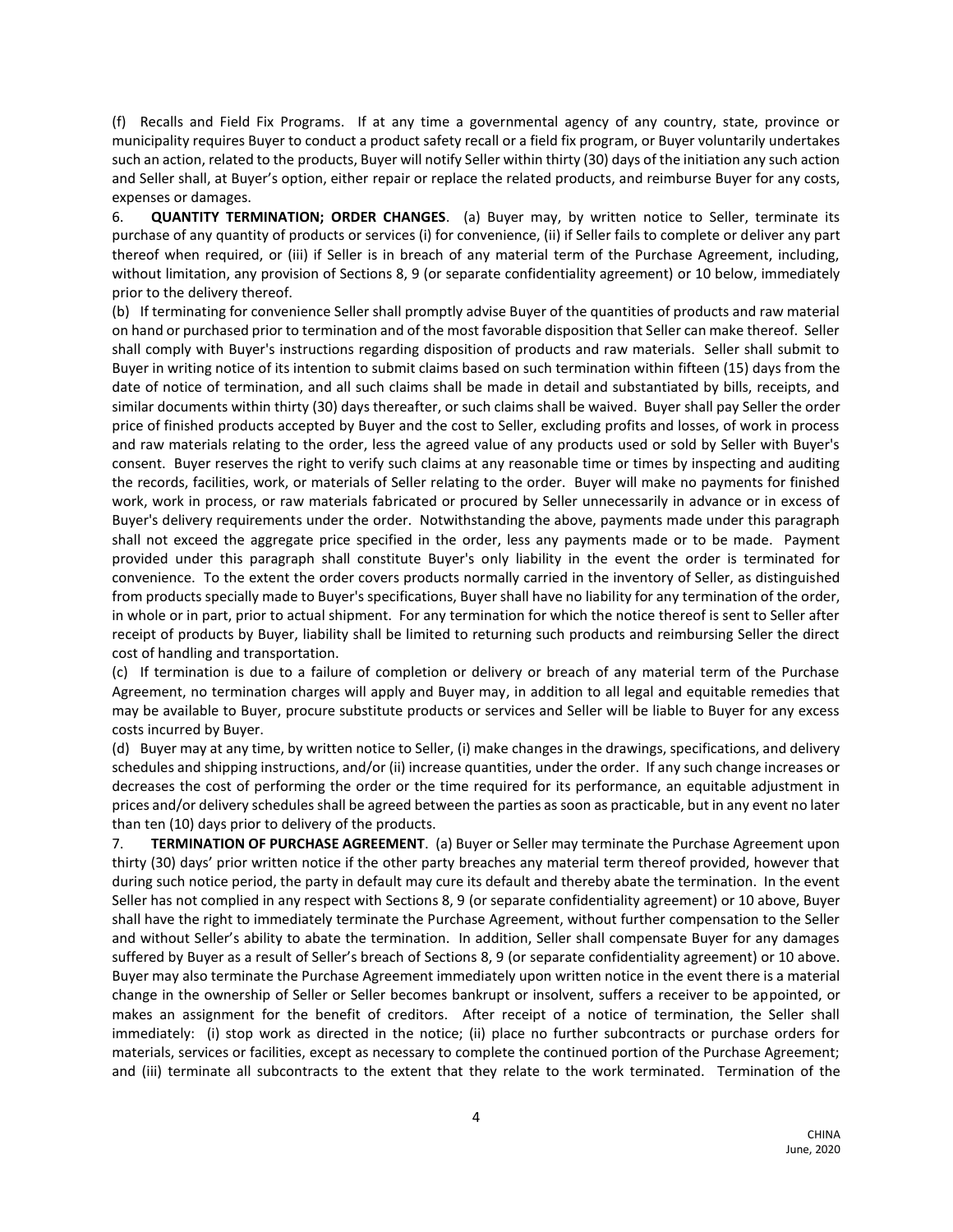Purchase Agreement due to Seller's default shall not affect any order that has been dated prior to the date of termination unless otherwise expressly stated by Buyer.

(b) Notwithstanding paragraph 7(a), Seller may only terminate a purchase order after giving Buyer reasonable notice of such termination, as well as an opportunity to identify and set up an alternate supplier.

8. **COMPLIANCE WITH LAWS**. (a) General. Seller warrants and agrees that it, and all products and services supplied to Buyer, will comply with all applicable laws, orders, rules, regulations, guidelines, standards, limitations, controls, prohibitions, or other requirements contained in, issued under, or adopted pursuant to such laws, and not take any action that would subject Buyer to penalties under such laws. Delivery of any products or services shall constitute Seller's representation to Buyer that there has been and will be full compliance with all applicable laws and, at Buyer's request, Seller shall certify in writing its compliance with the foregoing:

(b) From time to time, at Buyer's request, Seller shall provide certificates to Buyer relating to compliance with any applicable legal requirements.

(c) Seller shall adopt and comply with Buyer's Supplier Code of Conduct ("COC"), which is located at: https://www.irco.com/-/media/files/irco/supplier-code-of-conduct/ir-supplier-code-of-conduct.pdf. THE COC IS INCORPORATED HEREIN BY REFERENCE. Additionally, Seller shall take all reasonable steps necessary to ensure that its sub suppliers and subcontractors comply with the COC. The COC may be amended by Buyer from time to time.

9. **CONFIDENTIAL INFORMATION; OWNERSHIP OF DOCUMENTS AND MATERIALS**. (a) "Confidential Information" means any and all information, in whatever form or format, that Buyer or any of its subsidiaries, or any of their respective officers, directors, employees or agents, discloses in any manner to Seller in connection with the Purchase Agreement, including but not limited to data, technical data, designs, drawings, lists, materials, models, apparatus, sketches, specifications, production or product know-how, and any proprietary information of Buyer's licensors, and any other material or information of a confidential or proprietary nature. Confidential Information shall also include any (i) information relating to an identified or identifiable natural person ("Personal Information"), and (ii) proprietary information of SAP America, Inc. pertaining to licensed R/3 Software and any other enterprise resource planning (ERP) software utilized by Buyer. Confidential Information shall not include information that: (i) is or becomes generally available to the public other than as a result of a disclosure by Seller; (ii) is or becomes available to Seller on a non-confidential basis from a source other than Buyer (provided that such source is not bound by a confidentiality obligation to Buyer); or (iii) is independently developed by Seller without reference to the Confidential Information.

(b) Seller shall, to the same extent and under the same standard of care as it protects its own confidential information but in no event less than a reasonable level of care, treat and handle all Confidential Information in strict confidence and shall not copy, reproduce, reverse engineer, release, disclose or make available, in whole or in part, to any third parties any of the Confidential Information. Seller shall only use Buyer's Confidential Information as instructed by Buyer to complete an order in accordance with and for the duration of the Purchase Agreement. Seller shall restrict disclosure of Confidential Information solely to those of its employees, representatives, agents and subsuppliers who have a need to know for purposes of performance of the Purchase Agreement and shall ensure that each recipient of Confidential Information is aware of and is made subject to substantially similar obligations as in this paragraph 9. All Confidential Information, and all products, inventions, technology or know-how developed with use of Confidential Information or otherwise in connection herewith, is and shall remain the sole property of Buyer (or, where applicable, its licensors), and Seller shall, upon termination of the Purchase Agreement or earlier if so requested by Buyer, promptly return to Buyer all materials containing or reflecting any Confidential Information, or destroy such and so certify to Buyer in writing within five (5) days after receipt of such notice. This paragraph 9 is intended to be interpreted together with the provisions of any other agreements between the parties to provide, to the extent permitted by law, the greatest possible protection for Buyer's confidential information and legitimate business interests.

(c) Seller agrees to use appropriate technical and organizational measures to prevent accidental, unauthorized, or unlawful destruction, modification, disclosure, access, or loss of such Confidential Information (a "Security Breach"). Seller shall immediately inform Buyer of any Security Breach. Seller shall also provide Buyer with a detailed description of the Security Breach, the type of data that was the subject of the Security Breach, the identity of each affected person, and any other information Buyer may request concerning such affected persons and the details of the breach. Seller agrees to take action immediately to investigate the Security Breach and to identify, prevent, and mitigate the effects of any such Security Breach, and to carry out any recovery or other action (e.g., mailing statutory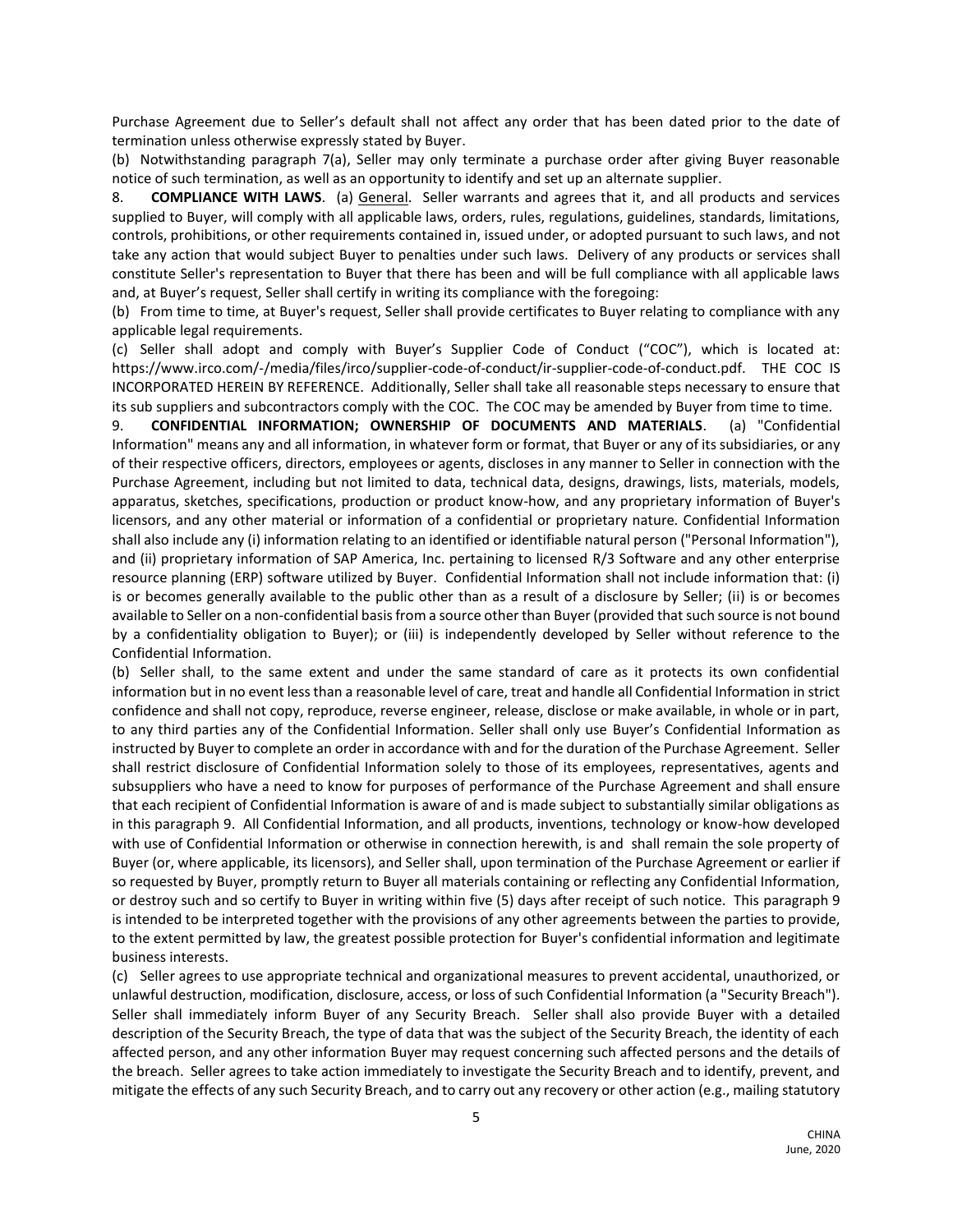notices) necessary to remedy the Security Breach. The content of any filings, communications, notices, press releases, or reports related to any Security Breach ("Notices") must first be approved by Buyer prior to any publication or communication thereof to any third party. Seller shall pay for or reimburse Buyer for all costs, losses, and expenses relating to any Security Breach, including without limitation, the cost of Notices.

(d) Seller shall comply with and assist Buyer in complying with all applicable laws and regulations pertaining to the processing of Personal Information. Seller shall not transfer Buyer Personal Information internationally without the written permission of Buyer, and any approved transfers shall be pursuant to any applicable transfer requirements. Seller must obtain written permission from Buyer to provide any Buyer Personal Information to any subcontractors. Buyer reserves the right to conduct an on-site verification, with prior written notice, of Seller's compliance with obligation with this paragraph 9 at any time, even after termination of the Purchase Agreement, and Seller agrees to provide access to all concerned facilities, equipment and records necessary to conduct such verification.

(e) Seller will not make any announcement or release any information concerning the Purchase Agreement to any other person or entity, including the press or any official body, except as required by law, unless prior written consent is obtained from Buyer.

10. **INTELLECTUAL PROPERTY INFRINGEMENT**. Seller represents and warrants that the sale or use of the products or services provided to Buyer will not infringe or contribute to the infringement of any patents, trademarks, or copyrights anywhere in the world. Seller shall protect and indemnify Buyer from and against any loss, cost, damage, or expense arising from infringement or alleged infringement of any patent of the United States or foreign letters patent by any of the products or services, and Seller shall defend or settle at its own expense any suit, action, or proceeding brought against Buyer for such infringement. Furthermore, in the event that Buyer should be enjoined in such suit or proceeding from using any of the products or services, Seller, at Buyer's option, shall promptly either (i) secure termination of the injunction and obtain for Buyer the right to use such products without any obligation or liability; (ii) replace such products with non-infringing goods, all at Seller's expense and to Buyer's satisfaction; or (iii) remove such products at Seller's expense and refund to Buyer the amount paid. The provisions of this paragraph shall not apply to claims, demands, suits, or injunctions directly attributable to products manufactured by Seller in accordance with Buyer's specific instructions, specifications, design, or drawings. Seller shall not assert any of its patents or other intellectual property rights against Buyer or Buyer's affiliates or customers worldwide in connection with any use of products or services provided to Buyer in the production, use, preparation, sale, or delivery of, or other action with respect to, the products or services of Buyer or Buyer's affiliates or customers.

11. **QUALITY**. (a) Seller agrees to keep Buyer informed regarding the development of new products and proposed improvements to the products and the development of new processes or improvements to existing processes involved in the manufacturing or performance, as the case may be, of the products and further agrees to provide Buyer adequate support for any new products; provided, however, Seller will not introduce any changes in design, including but not limited to changes in performance, maintenance procedures, interchangeability, reliability, or manufacture compatibility, or manufacturing or performance location, manufacturing process, raw materials or proportions of raw materials used in products delivered to Buyer under the Purchase Agreement unless Seller notifies Buyer in writing of the change at least one hundred eighty (180) days before its implementation and Buyer agrees to the change in writing. Seller will be liable for all losses and damages that Buyer may suffer if Seller does not comply with the requirements of the preceding sentence. At Buyer's request, Seller will provide samples of product produced with the proposed change to test in Buyer's manufacturing process.

(b) Seller will participate in programs implemented by Buyer with respect to quality in manufacturing and delivery of products and services.

(c) Quality Standards. Seller shall comply with the quality standards, which are contained in the Buyer's global supplier quality manual which is available at https://www.irco.com/-/media/files/irco/global-supplier-qualitymanual/global-supplier-quality-manual.pdf, as the manual may be amended by Buyer from time to time (the "Quality Standards"). THE QUALITY STANDARDS ARE INCORPORATED HEREIN BY REFERENCE. Buyer alone shall decide whether Quality Standards are being met. Seller shall maintain and enforce all measures necessary to secure the quality of products and services and the manufacturing process thereof, including but not limited to quality control standards, inspection standards and specifications.

**12. CUSTOMS AND TRADE**. (a) In any case where Buyer agrees to be the importer of record, Seller will provide all information needed to effect customs entry into each country into which the products are to be imported.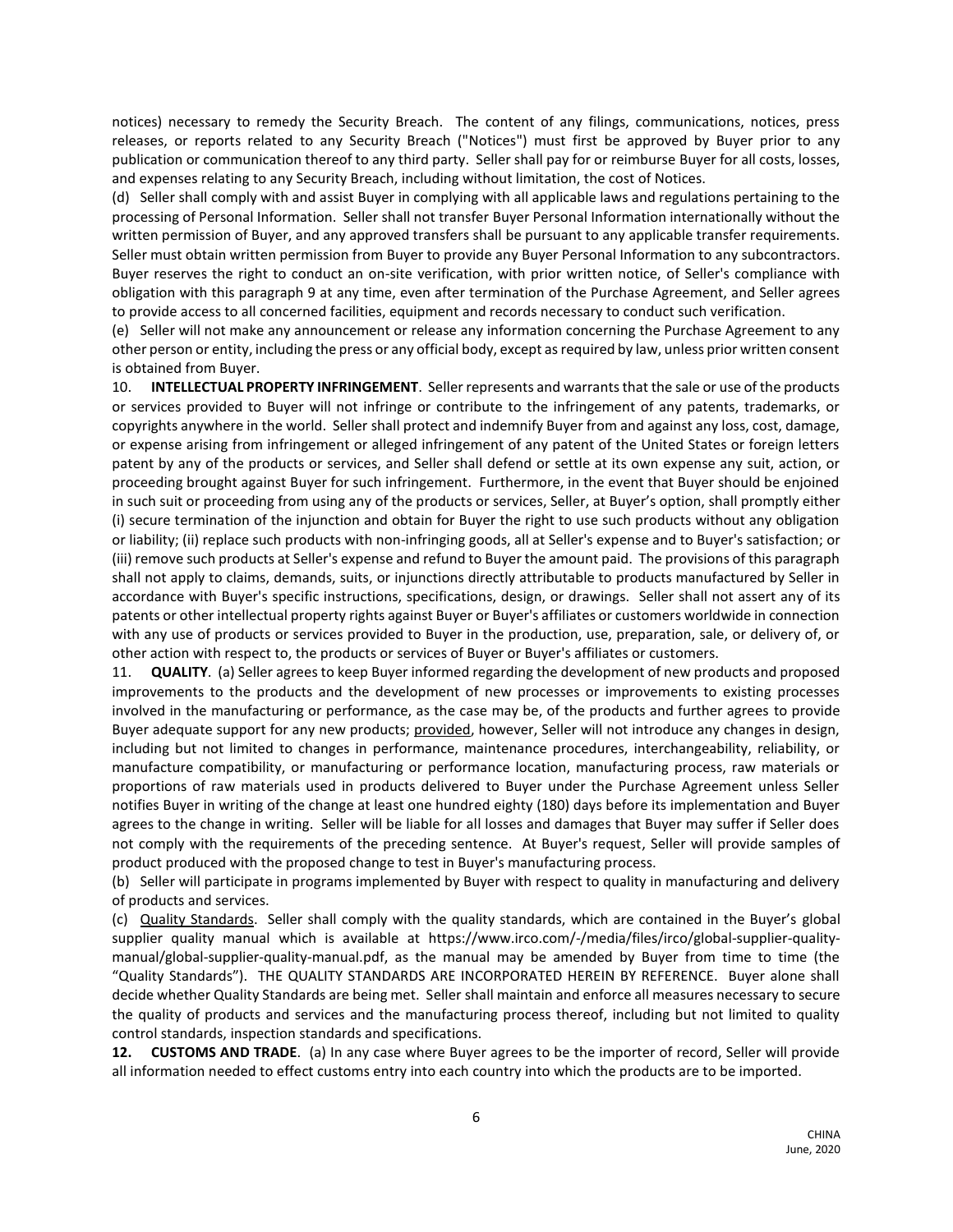(b) Buyer shall have all rights to drawback of duty or taxes paid by Seller in its own country or in any third country where all or part of the work is executed. Seller waives any interest in or rights to such drawback and agrees to provide, at no cost to Buyer, proof of importation and/or re-exportation as the case may be, satisfactory to Buyer and the customs administration, tax collection agency, or other government agency in any country where taxes or duties are paid, as well as to provide any other supporting documentation to enable Buyer to claim drawback of duties and taxes on products or articles manufactured from products provided under the Purchase Agreement.

(c) Seller will accurately indicate the country of origin of the products provided under the Purchase Agreement on the customs invoice and other applicable documentation. Seller will provide certificates of origin relating to such products within the meaning of the rules of origin of any applicable preferential duty provisions and execute such other documents as may be necessary for Buyer to claim duty preference under any applicable programs.

13. **SERVICES/LIENS; SITE RULES; INSURANCE**. (a) Seller will obtain from all of its subcontractors waivers and releases of all liens which may be imposed by them against the products provided under the Purchase Agreement or Buyer's premises or the improvements thereon, and Seller will defend, indemnify, and hold harmless Buyer with respect thereto. Buyer has the right to withhold payment for any services until such time as Seller has provided Buyer with signed copies of all required waivers and lien releases.

(b) Seller will conform strictly to all of Buyer's site rules and regulations when performing services on Buyer's premises, including but not limited to Buyer's requirements for background screening contingent workers. It is Seller's obligation to obtain a copy of Buyer's site rules.

(c) In addition to any insurance requirements set forth in a fully signed purchase agreement currently in effect between Seller and Buyer, Seller shall maintain in force standard liability insurance of the type and in such amounts as reasonably satisfactory to Buyer and shall furnish Buyer, at any time upon request, with a certificate of insurance that shall provide for Buyer to receive at least 30 days' prior written notice of modification, non-renewal, cancellation or termination.

(d) It is agreed that Seller, in rendering any services on Buyer's premises, will be an independent contractor and that neither Seller nor any principal, partner, agent or employee of Seller is the legal representative of Buyer for any purpose whatsoever and has no right or authority to assume or create, by action, in writing or otherwise, any obligation of any kind, express or implied, in the name of or on behalf of Buyer and neither Seller nor any principal, agent or employee of Seller shall be entitled to or be eligible to participate in any benefit program extended by Buyer to its employees.

(e) All Seller's employees providing services under the Purchase Agreement must be authorized to work in the jurisdiction where the services are performed.

14. **INDEMNIFICATION**. Seller will fully defend, indemnify, hold harmless and reimburse Buyer, its officers, directors, shareholders, affiliates, subsidiaries, employees, agents, customers and assigns from and against all claims, suits, actions, proceedings, damages, losses and expenses, including attorneys' fees, arising out of, related to, or resulting from: (a) any breach of any representation, warranty, certification, covenant or agreement made by Seller in the Purchase Agreement; (b) any negligence or willful misconduct of Seller or its agents or subcontractors in connection with performance under the Purchase Agreement; (c) any litigation, proceeding or claim by any third party relating to the obligations of Seller under the Purchase Agreement; (d) any violation of law by Seller, its employees, agents, affiliates, contractors or subcontractors and (e) Seller's use, control, ownership, or operation of its business and facilities, except to the extent caused by the negligence of Buyer. Seller agrees to include this Indemnification provision in any subcontracts issued hereunder.

15. **BUYER'S PROPERTY**. (a) All property of Buyer furnished or made available to Seller for performance of work under the order, including, but not limited to, materials, tools, tooling, special tooling (as defined below), equipment, and replacements thereof, shall remain the property of Buyer, shall be segregated from Seller's property and be individually marked and identified as Buyer's property and shall be promptly returned to Buyer at its written request, or upon termination, cancellation, or completion of the order. Seller shall maintain and keep up-to-date a list of all such property, and shall furnish the list to Buyer upon request. Such property, including, without limitation, special tooling, shall be used exclusively for performance under the order and Seller agrees to: (i) maintain such property in good condition and assume all risks and liability for loss or damage thereto excepting normal wear; (ii) purchase insurance to cover the replacement cost thereof, with the proceeds payable to Buyer, and furnish Buyer evidence of such insurance upon request; (iii) permit inspection of such property by Buyer during normal business hours; (iv)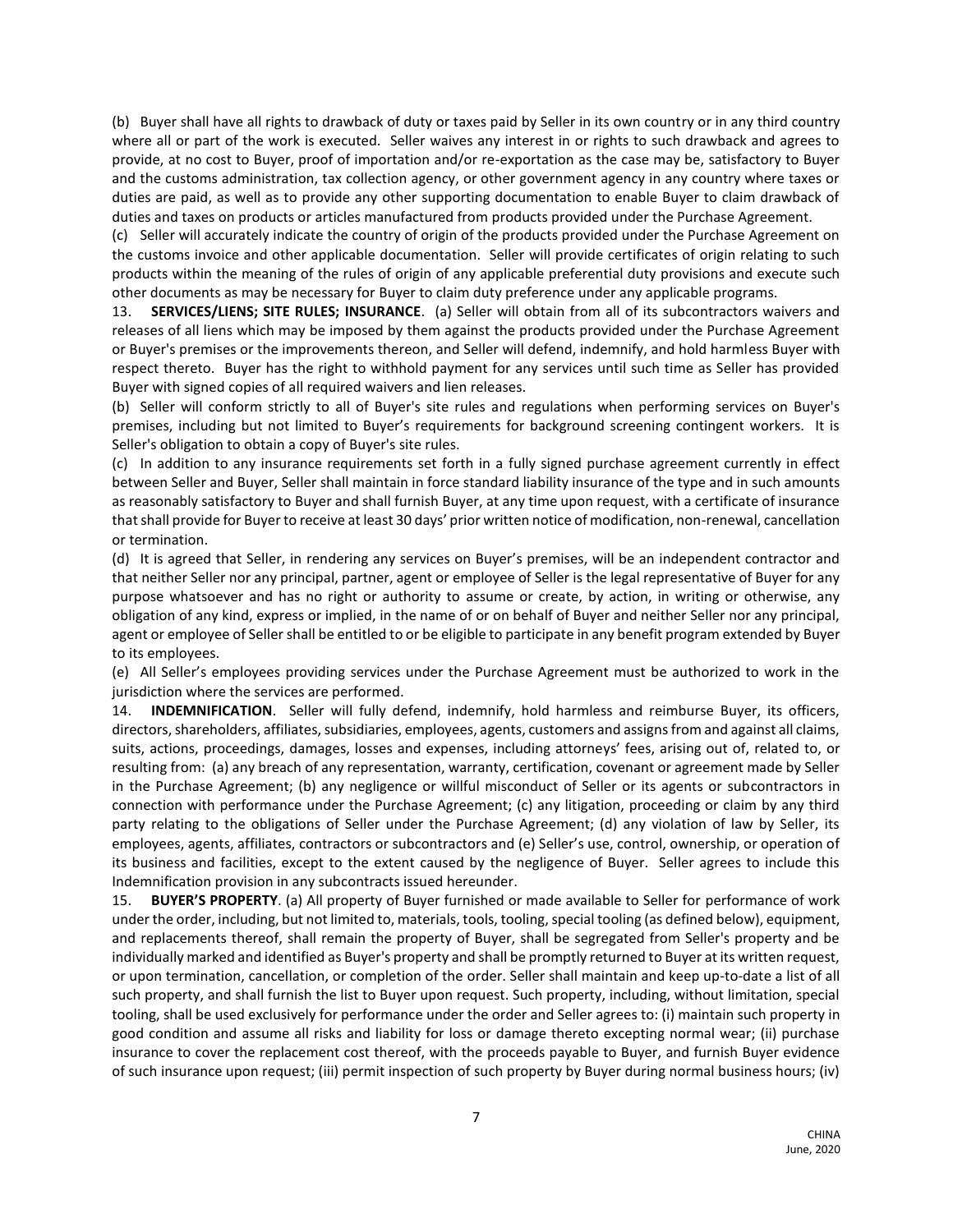at Buyer's request, furnish detailed statements of such inventory; and (v) fully cooperate and assist Buyer in any effort by it to obtain possession of such property through court proceedings or otherwise.

(b) Before commencing work under the order, Seller agrees to obtain Buyer's prior written approval for the purchase of any special tooling, describing in detail in such request each item and its price. Upon completion, cancellation, or termination of the work for which such special tooling is required, Seller shall prepare a list of products for which special tooling has been used, together with a detailed listing in a form acceptable to Buyer of the special tooling, including each item's unamortized cost and fair market value, and shall upon request by Buyer, in its sole discretion, transfer title to the special tooling to Buyer, by written assignment, free and clear of liens and encumbrances, in exchange for the lesser of the tooling's unamortized cost or fair market value, and shall transfer possession of the special tooling to Buyer, except that Buyer shall be under no obligation to purchase such special tooling. Buyer reserves the right to dispose of special tooling without taking possession thereof and to receive any salvage or resale revenues resulting therefrom. Seller agrees that Buyer shall have the right to enter Seller's premises for the purpose of obtaining possession of any special tooling.

(c) As used herein, "special tooling" means all patterns, dies, fixtures, molds, jigs, models, gauges, inspection devices, special cutting tools, special test devices, drawings, and templates, and any replacements thereof, which, prior to the date of the order, were not owned or used by Seller and which Seller has been or will be required to acquire and use solely for the purpose of furnishing products under the order. Special tooling does not include tools, capital items, or property owned by or furnished by Buyer.

16. **SET-OFF**. Buyer may set off any amount owing at any time from Seller to Buyer or any of its affiliated companies against any amount payable at any time by Buyer under the Purchase Agreement.

17. **FORCE MAJEURE**. (a) Any non-performance or delay in performance of any obligation of Seller or Buyer under the Purchase Agreement will be excused to the extent such failure or non-performance is caused by "Force Majeure." "Force Majeure" means any cause preventing performance of an obligation under the Purchase Agreement which is beyond the reasonable control of the Seller or Buyer, and which, by the exercise of due diligence, could not be overcome, including without limitation, fire, flood, sabotage, shipwreck, embargo, explosion, accident, riot, epidemic, pandemic, acts of a governmental authority, and acts of God. In no event shall Seller's ability to sell products or services at a better price or Seller's economic hardship in buying raw materials necessary to manufacture products at a commercially reasonable price constitute Force Majeure.

(b) If Buyer or Seller is affected by Force Majeure, it will (i) promptly provide notice to the other party, explaining the full particulars and the expected duration of the Force Majeure and (ii) use its best efforts to remedy the interruption or delay if it is reasonably capable of being remedied. In the event of Force Majeure, deliveries or acceptance of deliveries of products or services which have been suspended will not be required to be made up on the resumption of performance and, to the extent not otherwise permitted under the Purchase Agreement, Buyer will have the right to purchase products and services from other sources during the period of Force Majeure. If a Force Majeure extends for more than sixty (60) days, the Purchase Agreement may be terminated upon written notice by the party not declaring Force Majeure without any liability on its part.

(c) If a Force Majeure compels Seller to allocate deliveries of products or services, Seller will make such allocation in a manner that ensures Buyer at least the same proportion of the Seller's total output as was purchased by Buyer prior to the Force Majeure. Seller will use best efforts to source products or other items, at Seller's expense, from its own or its affiliates' global operations or the market in order to meet Buyer's required delivery dates.

18. **ACCESS AND AUDIT**. In order to assess Seller's work quality and compliance with the Purchase Agreement, Seller will permit Buyer reasonable access to (i) all locations where work is performed in connection with the products or services provided for in the Purchase Agreement, and (ii) Seller's books and records relating to the Purchase Agreement.

19. **INTELLECTUAL PROPERTY RIGHTS**. Seller hereby assigns and agrees to assign to Buyer and not otherwise to make use of any invention, improvement, or discovery, whether or not patentable or protected by copyright, which is (i) created, conceived or reduced to practice in performance of the work or provision of the products or services under the order by any employee of Seller or any person working under Seller's direction, (ii) embodied in any products delivered under the order, or (iii) created using or derived from Buyer's Confidential Information. Seller shall execute and cause to be executed such documents, render such assistance, and take such other actions as Buyer may reasonably request to assign, apply for, register, perfect, confirm, and protect Buyer's intellectual